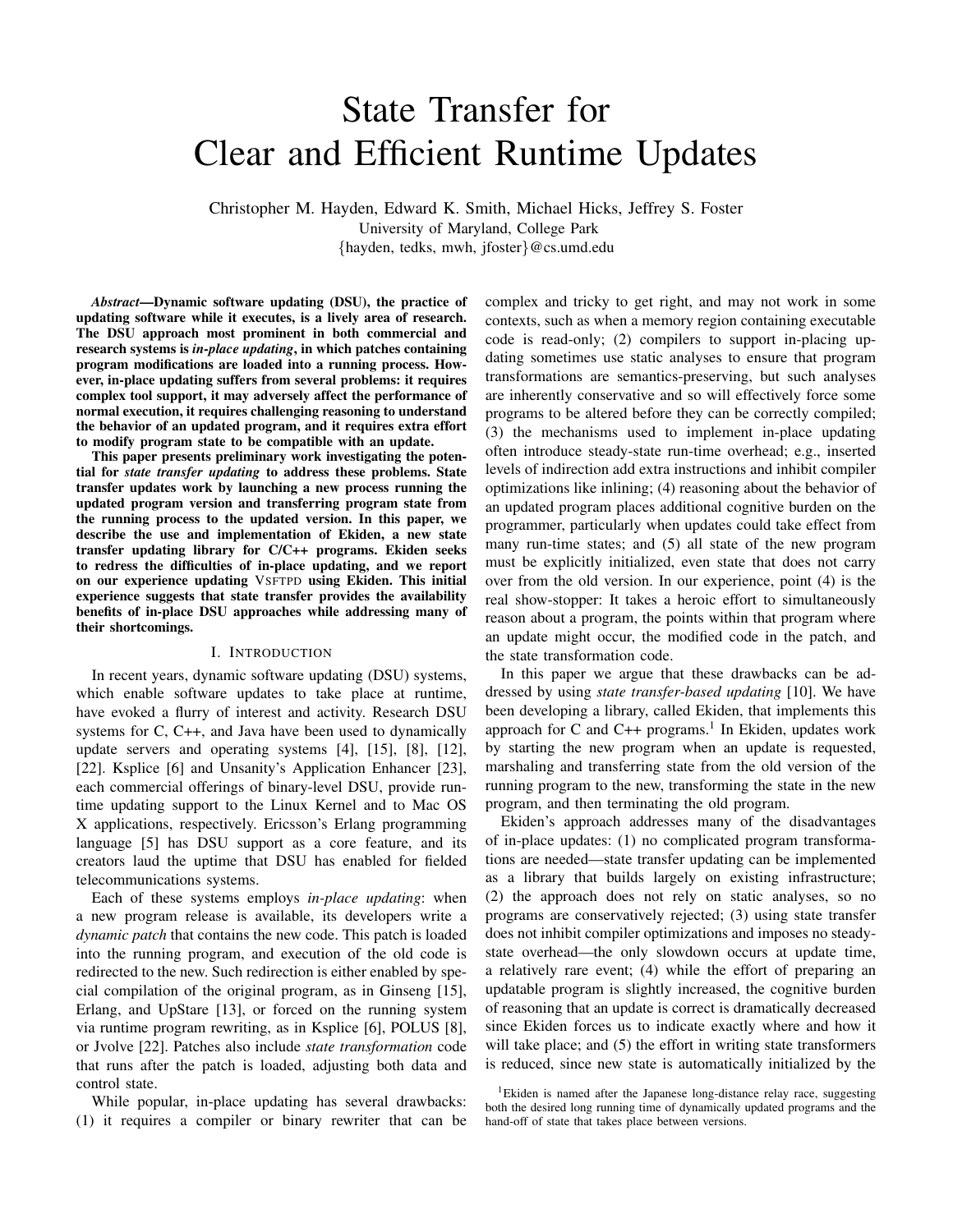new version of the program, so only old state that evolves during execution needs to be transferred and updated.

On the other hand, state transfer is not a panacea, and presents several challenges: (1) while steady-state overhead is minimized, the cost to transfer large volumes of state could be high; (2) some types of state (e.g., state internal to a library) may be difficult to transfer; (3) not all applications can have multiple instances running at once, e.g., operating systems (typically); and (4) more manual effort is required to determine which state to transfer, to insert annotations into the program (cf. Section II), and possibly to write serializers for transferred state (though we suspect this can all be automated in most cases). While we have yet to thoroughly evaluate these trade-offs, we believe that for many applications, the benefits outweigh the drawbacks.

In this paper, we present the design of Ekiden, report on our preliminary experience using Ekiden to update VSFTPD, a server we have previously experimented with using Ginseng, and compare Ekiden to in-place updating approaches generally. In our experience so far, it has been straightforward to implement state transfer for VSFTPD using Ekiden, particularly because Ekiden did not require us to run and satisfy a complex program analysis like Ginseng's.

## II. RUNTIME UPGRADES USING STATE TRANSFER

In this section, we give an overview of how Ekiden works, what program changes it requires from users, and our experience using Ekiden to update VSFTPD.

#### *A. Preparing a Program to use Ekiden*

To make use of Ekiden's capabilities, the programmer needs to make some changes to their source code, as illustrated in Figure 1. The left of the figure shows a minimal, singlethreaded server program, and the right shows the required modifications (some have been slightly simplified for improved illustration).

*Tagged Program State:* The programmer must identify the critical state to be transferred at update time. Some state need not be transferred if it will be correctly initialized during new-version start-up or can be derived from other state. In Figure 1, the variable nclients, which tracks the number of clients that have connected, has been tagged using the function tag st () so that it will be transferred. The variable const val is not tagged since it is never written once initialized; as such we can rely on the new program to simply initialize it when the program restarts.

*Update Points:* An update is triggered when a new program version becomes available and is noticed during a call to the Ekiden function update point; programmers must insert calls to this function in their program. The update\_point function calls fork to create a new child process, and then calls exec to start the new program version. This new version arranges to transfer the tagged state from the old program version via a UNIX domain socket. When all state is transferred, the old process shuts down.



Fig. 1. Preparing a program for state transfer updating

We advocate placing a single update point at the beginning of each long-running event-processing loop in the program, as seen in the two update points labeled "cl loop" and "con loop" in Figure 1. At such update points, the server is between events and hence tends to be "quiescent," which typically makes it easy to map program state between the old and new versions. Of course, in general update points may be placed anywhere, but incautious placement of update points can make updates harder to reason about.

*Updating Control Flow:* When the new version of a program starts up during an update, it must ultimately resume execution from where the old version left off. This may require modifying the control flow of the program to branch to update points after the new version is launched. In Figure 1, for example, we modified the start of main to jump directly to the handle client loop if the incoming state indicates the update occurred at the update point labeled with "cl loop." Assuming there are only a few update points, we suspect that such modifications will be straightforward for most programs, but more experience is needed to be sure.

*Serialization:* Any tagged state must be transferred between the old and new program. Tagged state must be properly serialized when sending and deserialized on receipt. To specify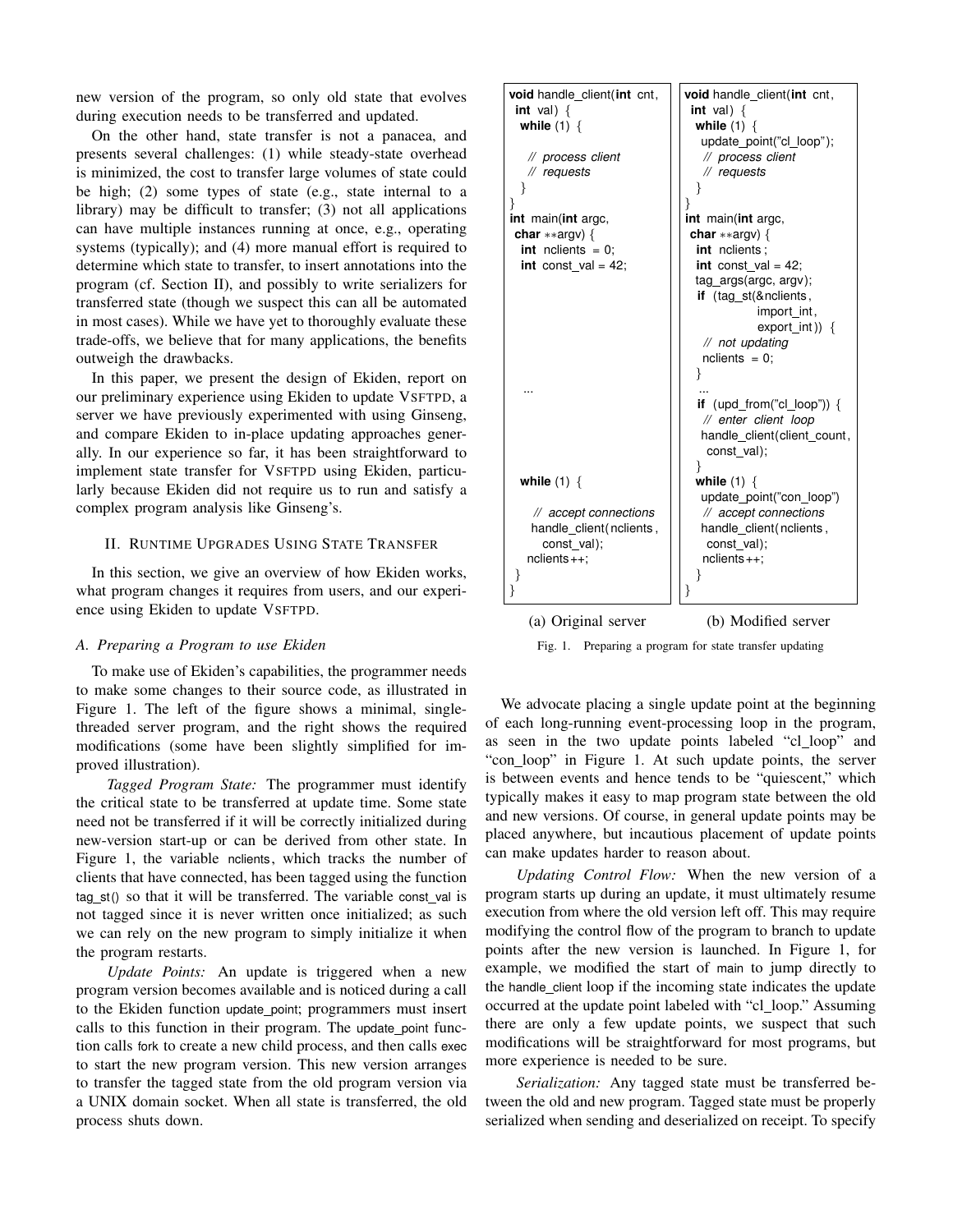**struct** foo { **char**∗ ZT name; char<sup>∗</sup> PTRARRAY(buf\_len) buf; **int** buf len; **struct** foo∗ IGNORE misc; **struct** foo∗ PTR next; };

Fig. 2. Data structure annotated for serialization generation

how serialization should take place, the tagging function tag\_st takes as arguments pointers to the serializer and deserializer functions (along with a pointer to the state to transfer). If a program is started as an update from a previous version, the tag st function initializes its first argument with a value that is deserialized, and tag\_st returns false. Otherwise, tag\_st returns true. Looking at Figure 1, we can see that the value of nclients is serialized with export int when an update takes place, and will be deserialized using import int. If the new program is started from scratch, the tag\_st call will return true, so nclients is set to 0.

The functions export int and import int are part of an Ekiden library for serializing basic C types, and this library can be also used as a basis for serialization code for user-defined types. (State transfer implementations for other languages, including Java and Ruby, could leverage language support for marshaling).

To reduce the burden of writing serializers by hand, we have developed a tool that generates serialization code based on programmer annotations, where annotations indicate properties like the sizes of arrays and fields that should not be transferred. Figure 2 shows a simple example of a data structure, foo, that we have annotated for use with our generator. The name field has been annotated using ZT as a pointer to a null-terminated string; buf has been annotated using PTRARRAY(buf len) as a pointer to an array containing buf len chars; buf len requires no annotation as it is a simple integer; misc has been annotated with IGNORE, indicating that it should not be serialized; and next has been annotated as a pointer (PTR) to a single foo instance (the PTR annotation is the default treatment for pointers, so this annotation is optional). These annotations were influenced by the ones used by the Deputy compiler [9] to prevent memory errors. Our serialization tool generates code that serializes each object in memory once, to allow for data structures containing cycles. We have found, in early experiments, that this tool makes the creation serialization code quite easy. However, we will continue to refine this tool and consider alternatives based on our experience updating additional programs.

We would also like to transfer open file descriptors during updates, e.g., so the new version can continue listening on open sockets and communicating with connected clients. Fortunately, because exec does not close open file descriptors, programs using Ekiden can simply pass along the file descriptors' integer values (using export\_int), since they will have the same meaning in the parent and child processes.

Alternatively, file descriptors could be transferred using UNIX domain sockets and the sendmsg() system call [21]. Libraries such as the Ancillary Library [1] and Facebook's libafdt [2] simplify this process.

We may also wish to transfer function pointers, but how to do so is not necessarily obvious: we cannot simply pass the pointers as is because functions may not have the same address in both versions (indeed, some functions may not even persist across versions). At the moment, the best alternative is to map function addresses to integers or strings during serialization and map them back during dserialization. We hope to streamline this process in the future by adding function pointer annotations to our serialization generation tool.

## *B. Experience Updating vsftpd*

We have used Ekiden to construct a sequence of four updatable versions of VSFTPD [24] (1.1.3, 1.2.0, 1.2.1, and 1.2.2), representing two years of changes. Adding updating support to each version of VSFTPD required only 16 discrete changes to 3 out of 30 source files. Here, we discuss the nature of these modifications and what we learned from these early experiments.

We made minor changes to VSFTPD to configure the updating framework. First, we needed to install a UNIX signal handler to initiate an update upon receipt of a particular signal. Second, we added code to save the command-line arguments used to invoke the current version so they can be applied when starting the new version. Finally, we indicated the file system path where update point should look when signaled that a new program executable is available.

We added two update points to VSFTPD, each to be reached between iterations of long-running loops, basically following the example in Figure 1. The first update point was added to the loop that accepts connections from new clients. The default start-up control flow of the program enters this loop following some initialization, so no modifications were required to initiate entry to this loop following an update. A second update point was added to the loop that processes FTP commands from connected clients. In this case, we inserted some code to jump to this command-processing loop after an update from the corresponding loop in the old version. This change required only a slight modification of control flow, to avoid entering the client acceptance loop and to enter the FTP command loop. It was also necessary to wrap an existing block of code in a condition to prevent re-display of an FTP banner that should display once per connection.

VSFTPD required serialization and transfer of only two **struct** types, and only five state items were tagged in total. The VSFTPD process that accepts new client connections maintains three essential pieces of state: a hash table mapping process IDs to connected IP addresses, a hash table mapping IP addresses to connection counts, and a count of children. VSFTPD processes that handle connected clients each maintain a single record containing all critical state for the client. In total, updating VSFTPD with Ekiden required identifying four program variables for transfer. The only non-obvious task was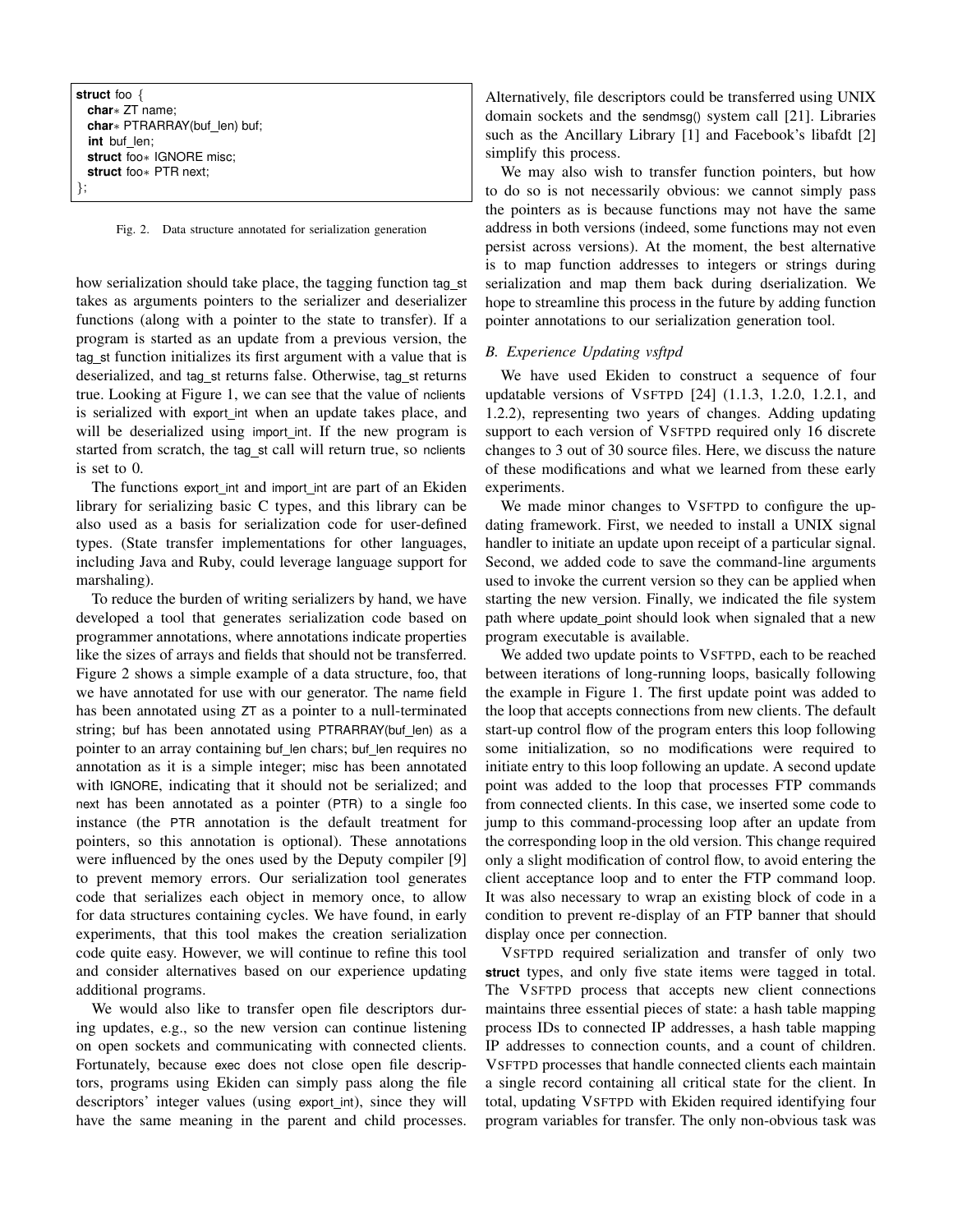determining how to write the serializer/deserializer functions for the hash tables, since their representation contains function pointers (the hash functions). We simply hardcoded the choice of these functions to the ones used in our application, using an enumeration. This solution is somewhat unsatisfying because the serializers for a generic type needed to be aware of each of the type's uses. We are working on refinements to our serialization generation tool to improve handling of this case.

We found that, overall, most state in VSFTPD need not be transferred, as it is initialized during server start-up and only read during subsequent execution. While identifying and annotating state for transfer was easy, the code written to serialize and transform it accounted for the bulk of the modification effort. Further refinements to our serializationgeneration tool should reduce this burden. The developer must still write the code to transform old program state to conform to the new version, but this effort is manageable since most state was not changed between versions. Future work will determine whether the same is true for other programs.

During the process of configuring VSFTPD for updating, we found it useful to construct and test "updates" from one version to the same version. This testing allowed us to check that the state necessary to resume execution was transferred.

In earlier work, we prepared VSFTPD for updating using Ginseng. Interestingly, that work required a different set of modifications. As with Ekiden, we explicitly annotated update points. To ensure type-safety, Ginseng's analysis also required annotating certain types as non-updatable. To enable updates in long-running loops to reach the updated version of the loopbody and the code that follows the loop, we added annotations directing Ginseng to extract particular code blocks into separate functions. These requirements added up to 14 manual changes per version. This count does not include several minor changes that were required to ensure compatibility with Ginseng's analysis. While it is difficult to directly compare the effort required to update VSFTPD using Ginseng versus Ekiden, the most notable difference is that Ekiden did not require us to modify VSFTPD to satisfy a complex program analysis.

## III. STATE TRANSFER VERSUS IN-PLACE UPDATING

In this section, we describe how state transfer updating addresses the drawbacks of in-place updating that we enumerated in the introduction.

*Complex Tool Support:* In-place DSU approaches frequently rely on complex compilation schemes and program analyses to support updating. Figure 3 shows the updating process for Ginseng, in which a non-standard compiler instruments the program for updating and prepares patches. Ginseng also uses a complex safety analysis to ensure that updates will not violate type safety. As we described in the previous section, preparing VSFTPD for Ginseng required annotating certain types as non-updatable. State transfer updating is more transparent and imposes far fewer restrictions. In our experience, the non-standard compilation schemes and safety analyses used by in-placing updating systems are undesirable



Fig. 3. In-place Update Compilation and Updating



Fig. 4. Ekiden Compilation and Updating

because they introduce new points of failure and behave in ways that are hard to understand.

Because Ekiden is implemented as a library, the update development process, illustrated in Figure 4, need not involve any non-standard tools. While as mentioned above we have developed tools to automate generation of serialization and transformation code, these tools are entirely optional. Moreover, we have found they are easy to understand, since they depend only on type definitions in the program, and they also can handle programs that use odd or unsafe idioms (e.g., those involving typecasts, pointer aliasing, and other features that often confuse static analyses).

*Steady-state Performance:* In-place updating schemes often introduce a level of indirection so that function calls and variable accesses will reach the appropriate version. For example, Ginseng compiles the program so that for each function f, a global variable f\_ptr is introduced, initialized to f. Direct calls to f occurring in the program are changed to calls via f ptr instead. When the update takes place, f ptr is redirected to loaded code that implements the new version of f. Erlang [5] and K42 [12] are similar. To reduce the steady state overhead, some systems, like POLUS [8] and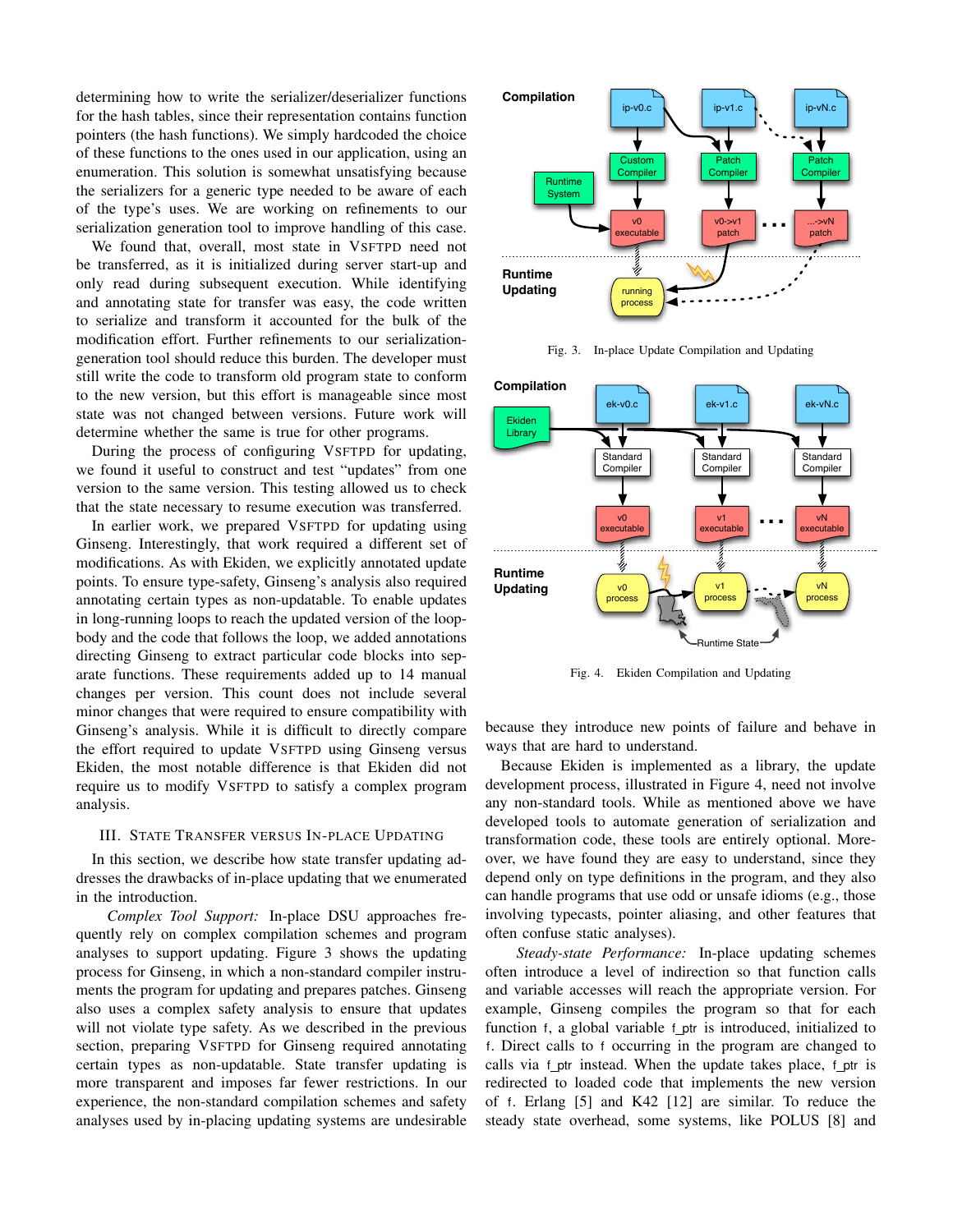Ksplice [6], rewrite the old version of a function within the running program's code to call the new version instead. Doing so requires inserting a "trampoline," which is another kind of indirection.

Adding indirection has two potential downsides: the indirection itself may incur a performance penalty during normal execution, and it may also require disabling compiler optimizations that would remove the indirection. Both may hinder an updatable program's performance. Because Ekiden creates a new process to run the updated code, it makes no assumptions about the internal organization of the program. As a result, no indirection is required, and Ekiden is compatible with all compiler optimizations. For programs where steady-state performance is critical, the Ekiden approach provides a significant advantage. Trampolines have the additional downside that they are incompatible with useful, increasingly common measures to improve security. In particular, use of trampolines requires setting the code portion of memory to be writable, which opens the system up to rootkits [16].

*Developer Burden:* Reasoning about the behavior of a program updated using the in-place approach may be challenging, since it requires simultaneously considering when updates might happen, the contents of the patch, and whether the resulting execution of code at different versions is correct.

In-place DSU approaches load a patch containing modified functions and typically ensure that future calls to those functions reach the updated version. This means that the body of a particular function is executed entirely at the version at which it was invoked, but may call updated code. This policy may produce undesirable behavior in two ways. First, it prevents execution from reaching the updated version of a function that was active on the stack when the update occurred. In our experience with Ginseng, we observed that this policy often prevents the updated body of a loop (and code following the loop) from being reached when an update occurs within the loop, and solving this problem requires extracting these code blocks (via Ginseng-supported annotations) into new functions. Second, this policy may cause two pieces of related code to be executed at different versions, producing a *version consistency error*. We have previously observed that these errors do occur and are not always prevented by *safety checks* designed to prevent some problematic update timings [11].

Both in-place and state-transfer DSU techniques require modifying a program to support updating. The difference is that the code for state transfer makes updating behavior *explicit*, while the changes to a program to support in-place DSU cannot be understood in terms of normal control flow, i.e., they are typically code restructurings made in anticipation of likely function changes in future updates.

Not all in-place updating approaches are created equal, however. A recently proposed approach called *stack reconstruction* permits the active stack and program counter (PC) of the running program to be updated to resume execution at the proper position in the new code. This model is used by UpStare [13] and DynAMOS [14]. Assuming that the stack and PC are updated correctly, stack reconstruction provides similar behavior to Ekiden's but requires fewer manual modifications, e.g., code to jump to equivalent control positions in the new program. But this flexibility has costs. First, the code to capture and restore the stack is introduced by a special compiler, and thus imposes steady-state overhead. Second, the programmer must match up potentially arbitrary stack layouts of the two program versions; inferring the required stack and PC mappings remains an open research question [7]. That said, if UpStare updates were limited to explicit update points, we believe that the reasoning burden would be comparable to that of Ekiden updates.

*State Transformation:* When updating programs in place, we must provide state transformation code to update all program state that has changed. We have identified two drawbacks with this requirement. First, bug-fixes for some errors, such as memory or resource leaks, may be difficult to fix through in-place updating, since there may be no reference to the leaked resources. By creating a new process to replace the old one, state transfer provides fresh start. Second, some program state (e.g., a table of server commands) is written during initialization and is static thereafter. While changes to such data require manual state transformation under the in-place update approach, with state transfer-based updating such changes occur with no extra effort during startup of the new version. In Neamtiu et al.'s updates to VSFTPD and OPENSSH, a significant portion of the state transformation code was devoted to updating this kind of write-once state [15].

## IV. RELATED WORK

State transfer-like techniques are currently used to update many types of programs. As an example, both Apple's iOS and Google's Android mobile platforms persist the state of applications that become inactive so they can be resumed later. When an application is upgraded, the new version must make sense of any state stored by the prior version and begin execution at an appropriate point. In effect, such applications have performed a state transfer-based upgrade.

Process migration techniques support transferring a running program, along with its state, to a different machine. Migration is often performed to improve performance, reliability, or for load balancing. Smith provides a survey of the mechanisms used for migration [20]. Process migration schemes are relevant to state transfer largely because they share the challenge of quickly transferring program state checkpointed either manually or automatically. However, state transfer updating differs from the general problem of process migration in that it must cope with underlying changes to the code and state of the program.

Checkpointing may be implemented in a variety of ways. The libckpt library supports program checkpointing in userspace [17]. Checkpointing may also be implemented at the operating system [19] or virtual machine [3] level to allow handling of program state managed by the operating system.

Potter et al. [18] perform operating system upgrades by migrating running applications to an updated operating system